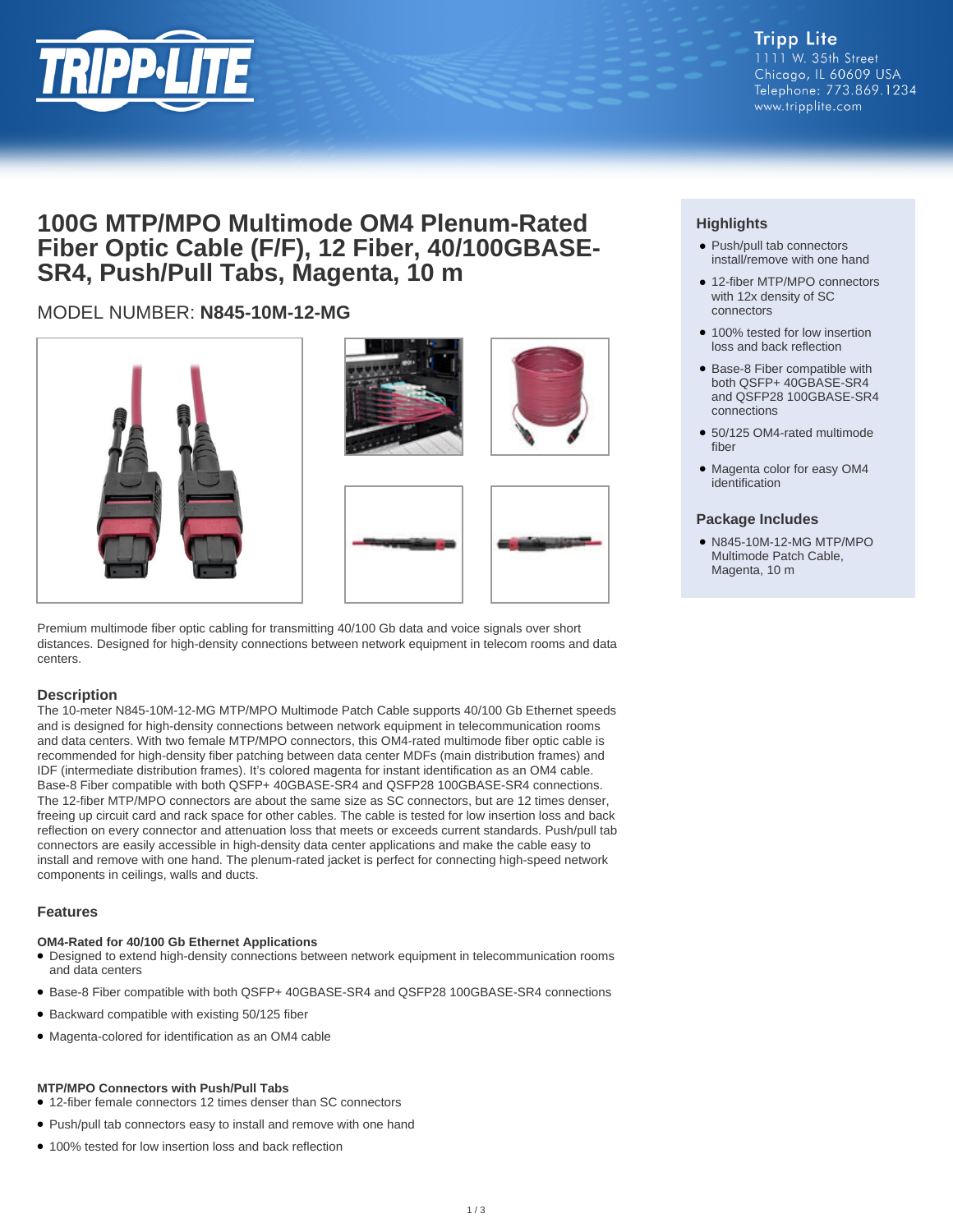

#### **Error-Free Signal Transfer**

- 50/125 duplex glass fiber construction
- Plenum-rated jacket perfect for ceilings, walls and ducts

# **Specifications**

 $\Box$ 

| <b>OVERVIEW</b>                    |                                |
|------------------------------------|--------------------------------|
| <b>UPC Code</b>                    | 037332200303                   |
| Technology                         | Multimode                      |
| <b>Optical Mode</b>                | OM4                            |
| <b>PHYSICAL</b>                    |                                |
| Cable Jacket Color                 | Magenta                        |
| <b>Connector Color</b>             | Magenta; Black                 |
| Cable Jacket Material              | <b>PVC</b>                     |
| Cable Jacket Rating                | <b>OFNP</b>                    |
| Clad Diameter (microns)            | 125                            |
| Core Diameter (microns)            | 50                             |
| Number of Fibers                   | 12                             |
| Cable Length (ft.)                 | 32.8                           |
| Cable Length (m)                   | 10.00                          |
| Cable Length (in.)                 | 393.7                          |
| Minimum Bend Radius                | 20MM (Dynamic); 10MM (Static)  |
| Shipping Dimensions (hwd / in.)    | $0.75 \times 7.00 \times 9.00$ |
| Shipping Dimensions (hwd / cm)     | 1.90 x 17.78 x 22.86           |
| Shipping Weight (lbs.)             | 0.19                           |
| Shipping Weight (kg)               | 0.09                           |
| <b>ENVIRONMENTAL</b>               |                                |
| <b>Operating Temperature Range</b> | -4 to 140 °F (-20 to 60 °C)    |
| Storage Temperature Range          | -4 to 140 °F (-20 to 60 °C)    |
| <b>Operating Humidity Range</b>    | 5% to 85% RH, Non-Condensing   |
| <b>Storage Humidity Range</b>      | 35% to 65% RH, Non-Condensing  |
| <b>COMMUNICATIONS</b>              |                                |
| Network Compatibility              | 40 Gbps; 100 Gbps; 400 Gbps    |
| Attenuation @ 850NM                | 3.0dB/Km                       |